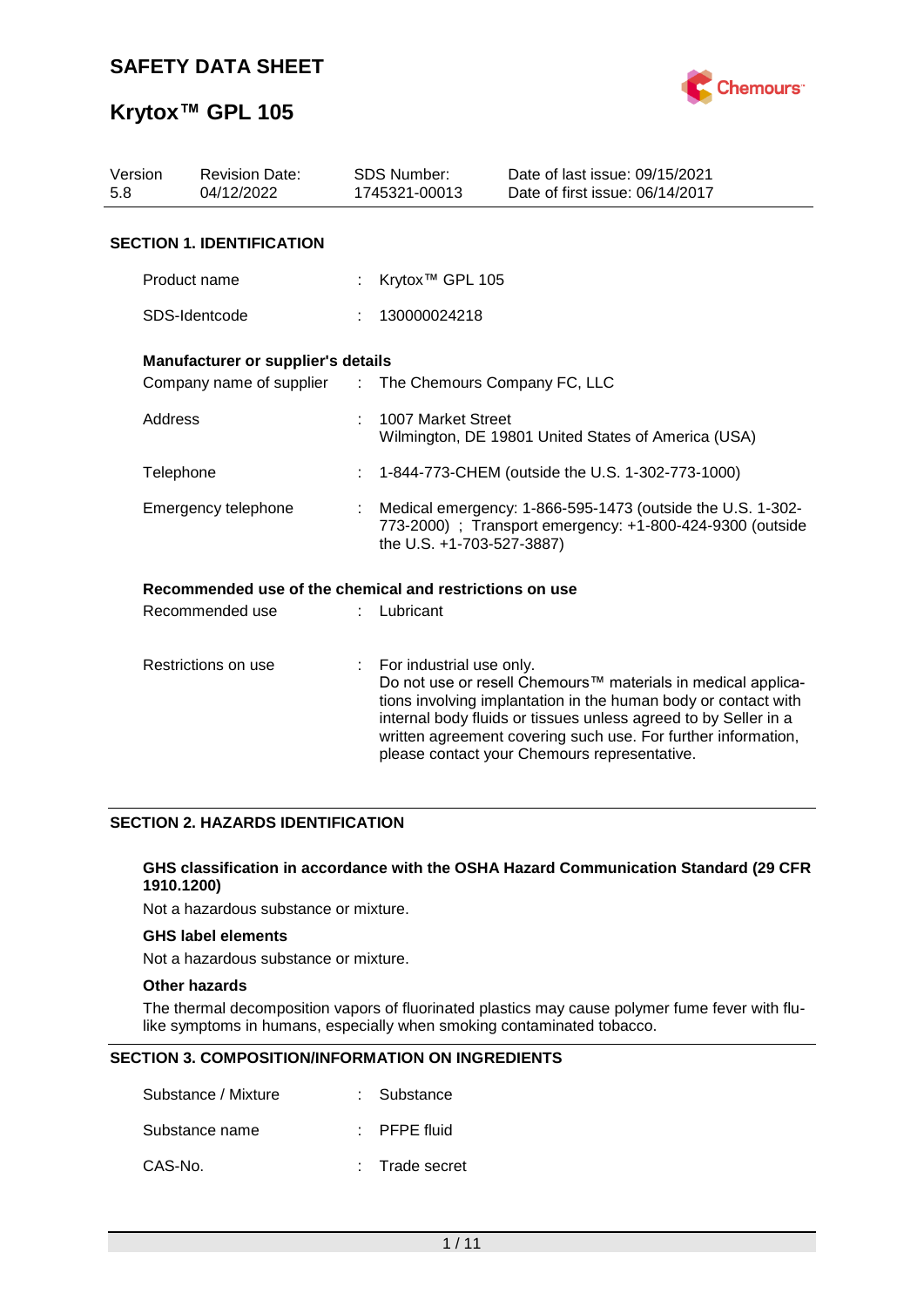

| Version<br>5.8 | <b>Revision Date:</b><br>04/12/2022                    | SDS Number:<br>1745321-00013                                                                                                     | Date of last issue: 09/15/2021<br>Date of first issue: 06/14/2017                                                                                                                                      |
|----------------|--------------------------------------------------------|----------------------------------------------------------------------------------------------------------------------------------|--------------------------------------------------------------------------------------------------------------------------------------------------------------------------------------------------------|
|                | <b>Components</b><br>No hazardous ingredients          |                                                                                                                                  |                                                                                                                                                                                                        |
|                | <b>SECTION 4. FIRST AID MEASURES</b>                   |                                                                                                                                  |                                                                                                                                                                                                        |
| If inhaled     |                                                        | If inhaled, remove to fresh air.                                                                                                 | Get medical attention if symptoms occur.                                                                                                                                                               |
|                | In case of skin contact                                |                                                                                                                                  | Wash with water and soap as a precaution.<br>Get medical attention if symptoms occur.                                                                                                                  |
|                | In case of eye contact                                 |                                                                                                                                  | Flush eyes with water as a precaution.<br>Get medical attention if irritation develops and persists.                                                                                                   |
|                | If swallowed                                           |                                                                                                                                  | If swallowed, DO NOT induce vomiting.<br>Get medical attention if symptoms occur.<br>Rinse mouth thoroughly with water.                                                                                |
| delayed        | Most important symptoms<br>and effects, both acute and | Polymer fume fever<br>Redness<br><b>Blurred vision</b><br><b>Discomfort</b><br>Lachrymation<br>Irritation<br>Shortness of breath | Inhalation may provoke the following symptoms:<br>Skin contact may provoke the following symptoms:<br>Eye contact may provoke the following symptoms<br>Inhalation may provoke the following symptoms: |
|                | Protection of first-aiders                             |                                                                                                                                  | No special precautions are necessary for first aid responders.                                                                                                                                         |
|                | Notes to physician                                     |                                                                                                                                  | Treat symptomatically and supportively.                                                                                                                                                                |

## **SECTION 5. FIRE-FIGHTING MEASURES**

| Suitable extinguishing media :           |    | Not applicable<br>Will not burn                                                                                                |
|------------------------------------------|----|--------------------------------------------------------------------------------------------------------------------------------|
| Unsuitable extinguishing<br>media        | ÷. | Not applicable<br>Will not burn                                                                                                |
| Specific hazards during fire<br>fighting | ÷. | Exposure to combustion products may be a hazard to health.                                                                     |
| Hazardous combustion prod-<br>ucts       |    | Hydrogen fluoride<br>carbonyl fluoride<br>potentially toxic fluorinated compounds<br>aerosolized particulates<br>Carbon oxides |
| Specific extinguishing meth-<br>ods      |    | : Use extinguishing measures that are appropriate to local cir-<br>cumstances and the surrounding environment.                 |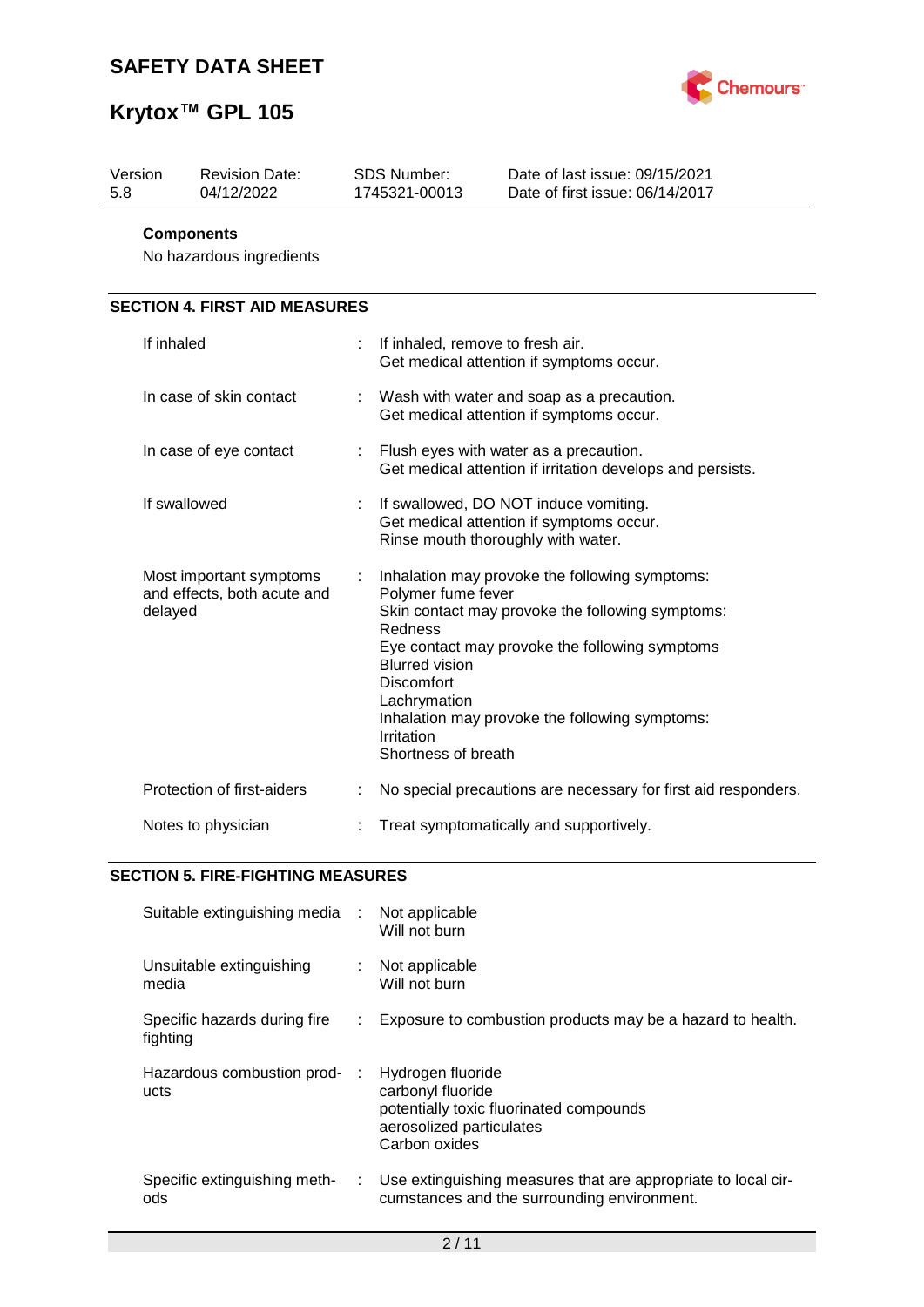

| Version<br>5.8 | <b>Revision Date:</b><br>04/12/2022                                             | SDS Number:<br>1745321-00013                                                | Date of last issue: 09/15/2021<br>Date of first issue: 06/14/2017                                                                                                                                                                                                                                                                                                                                                                                                                                                                                                                                                        |
|----------------|---------------------------------------------------------------------------------|-----------------------------------------------------------------------------|--------------------------------------------------------------------------------------------------------------------------------------------------------------------------------------------------------------------------------------------------------------------------------------------------------------------------------------------------------------------------------------------------------------------------------------------------------------------------------------------------------------------------------------------------------------------------------------------------------------------------|
|                |                                                                                 | SO.<br>Evacuate area.                                                       | Use water spray to cool unopened containers.<br>Remove undamaged containers from fire area if it is safe to do                                                                                                                                                                                                                                                                                                                                                                                                                                                                                                           |
|                | Special protective equipment :<br>for fire-fighters                             | necessary.                                                                  | Wear self-contained breathing apparatus for firefighting if<br>Use personal protective equipment.                                                                                                                                                                                                                                                                                                                                                                                                                                                                                                                        |
|                | <b>SECTION 6. ACCIDENTAL RELEASE MEASURES</b>                                   |                                                                             |                                                                                                                                                                                                                                                                                                                                                                                                                                                                                                                                                                                                                          |
|                | Personal precautions, protec- :<br>tive equipment and emer-<br>gency procedures |                                                                             | Follow safe handling advice (see section 7) and personal pro-<br>tective equipment recommendations (see section 8).                                                                                                                                                                                                                                                                                                                                                                                                                                                                                                      |
|                | Environmental precautions                                                       | Avoid release to the environment.<br>oil barriers).<br>cannot be contained. | Prevent further leakage or spillage if safe to do so.<br>Prevent spreading over a wide area (e.g., by containment or<br>Retain and dispose of contaminated wash water.<br>Local authorities should be advised if significant spillages                                                                                                                                                                                                                                                                                                                                                                                   |
|                | Methods and materials for<br>containment and cleaning up                        | bent.<br>which regulations are applicable.                                  | Soak up with inert absorbent material.<br>For large spills, provide diking or other appropriate contain-<br>ment to keep material from spreading. If diked material can be<br>pumped, store recovered material in appropriate container.<br>Clean up remaining materials from spill with suitable absor-<br>Local or national regulations may apply to releases and dispo-<br>sal of this material, as well as those materials and items em-<br>ployed in the cleanup of releases. You will need to determine<br>Sections 13 and 15 of this SDS provide information regarding<br>certain local or national requirements. |

## **SECTION 7. HANDLING AND STORAGE**

| Technical measures          |     | See Engineering measures under EXPOSURE<br>CONTROLS/PERSONAL PROTECTION section.                                                                                                                                           |
|-----------------------------|-----|----------------------------------------------------------------------------------------------------------------------------------------------------------------------------------------------------------------------------|
| Local/Total ventilation     |     | Use only with adequate ventilation.                                                                                                                                                                                        |
| Advice on safe handling     | t i | Do not breathe decomposition products.                                                                                                                                                                                     |
|                             |     | Handle in accordance with good industrial hygiene and safety<br>practice, based on the results of the workplace exposure as-<br>sessment<br>Take care to prevent spills, waste and minimize release to the<br>environment. |
| Conditions for safe storage | t.  | Keep in properly labeled containers.<br>Store in accordance with the particular national regulations.                                                                                                                      |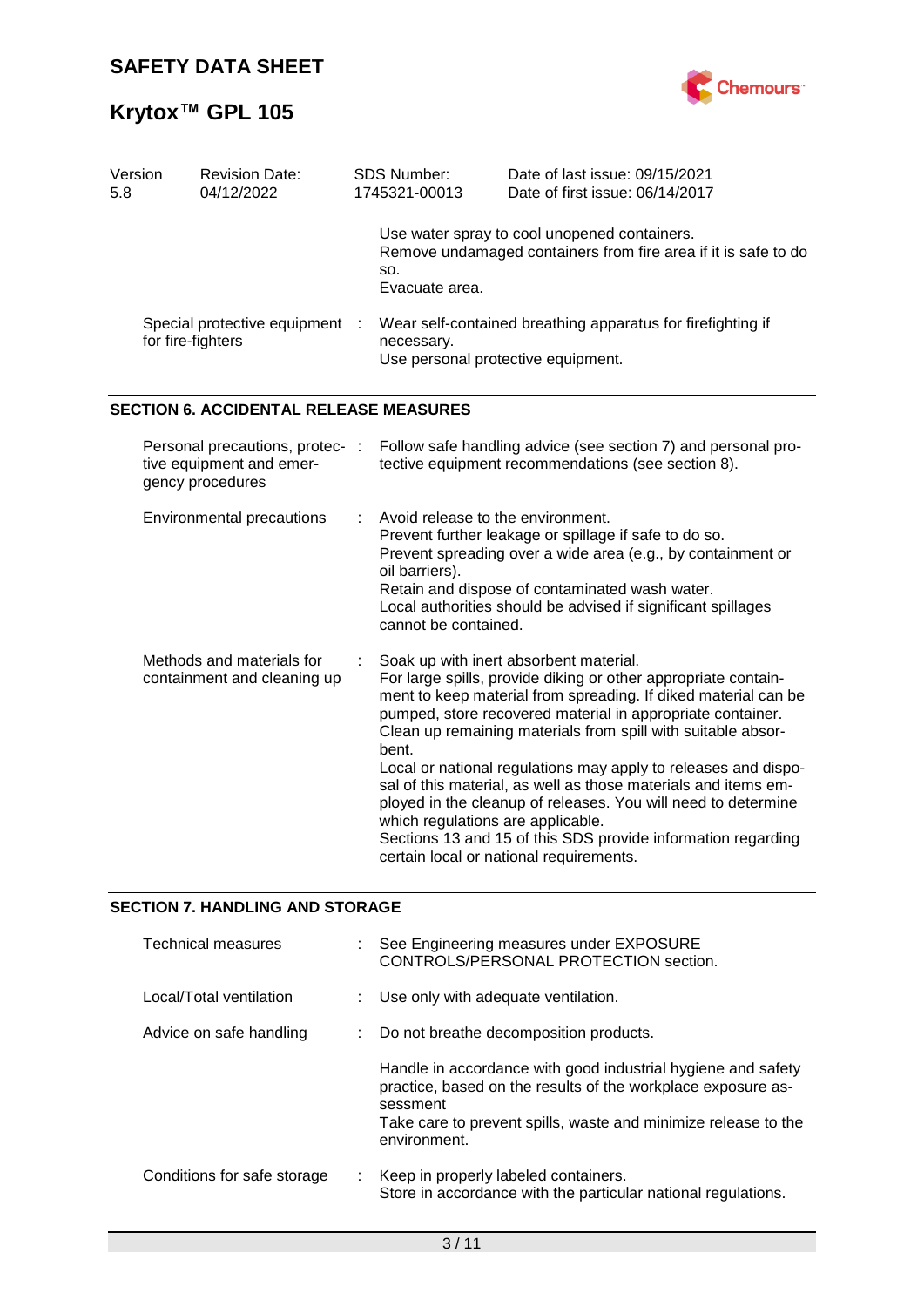

| Version<br>5.8 | <b>Revision Date:</b><br>04/12/2022 | <b>SDS Number:</b><br>1745321-00013 | Date of last issue: 09/15/2021<br>Date of first issue: 06/14/2017 |
|----------------|-------------------------------------|-------------------------------------|-------------------------------------------------------------------|
|                | Materials to avoid                  |                                     | : No special restrictions on storage with other products.         |
| age stability  | Further information on stor-        |                                     | No decomposition if stored and applied as directed.               |

## **SECTION 8. EXPOSURE CONTROLS/PERSONAL PROTECTION**

## **Ingredients with workplace control parameters**

Contains no substances with occupational exposure limit values.

## **Occupational exposure limits of decomposition products**

| Components          | CAS-No.   | Value type<br>(Form of<br>exposure) | Control parame-<br>ters / Permissible<br>concentration | <b>Basis</b>     |
|---------------------|-----------|-------------------------------------|--------------------------------------------------------|------------------|
| Hydrofluoric acid   | 7664-39-3 | <b>TWA</b>                          | $0.5$ ppm<br>(Fluorine)                                | <b>ACGIH</b>     |
|                     |           | $\overline{\text{c}}$               | 2 ppm<br>(Fluorine)                                    | <b>ACGIH</b>     |
|                     |           | $\overline{\text{c}}$               | 6 ppm<br>$5 \text{ mg/m}^3$                            | <b>NIOSH REL</b> |
|                     |           | <b>TWA</b>                          | 3 ppm<br>$2.5$ mg/m <sup>3</sup>                       | <b>NIOSH REL</b> |
|                     |           | <b>TWA</b>                          | 3 ppm                                                  | OSHA Z-2         |
| Carbonyl difluoride | 353-50-4  | <b>TWA</b>                          | 2 ppm                                                  | <b>ACGIH</b>     |
|                     |           | <b>STEL</b>                         | 5 ppm                                                  | <b>ACGIH</b>     |
|                     |           | <b>TWA</b>                          | 2 ppm<br>$5$ mg/m <sup>3</sup>                         | <b>NIOSH REL</b> |
|                     |           | <b>ST</b>                           | 5 ppm<br>$15$ mg/m <sup>3</sup>                        | <b>NIOSH REL</b> |
| Carbon dioxide      | 124-38-9  | <b>TWA</b>                          | 5,000 ppm                                              | <b>ACGIH</b>     |
|                     |           | <b>STEL</b>                         | 30,000 ppm                                             | <b>ACGIH</b>     |
|                     |           | <b>TWA</b>                          | $5,000$ ppm<br>9,000 mg/m <sup>3</sup>                 | <b>NIOSH REL</b> |
|                     |           | <b>ST</b>                           | 30,000 ppm<br>54,000 mg/m <sup>3</sup>                 | <b>NIOSH REL</b> |
|                     |           | <b>TWA</b>                          | 5,000 ppm<br>$9,000$ mg/m <sup>3</sup>                 | OSHA Z-1         |
| Carbon monoxide     | 630-08-0  | <b>TWA</b>                          | 25 ppm                                                 | <b>ACGIH</b>     |
|                     |           | <b>TWA</b>                          | 35 ppm<br>$40$ mg/m <sup>3</sup>                       | <b>NIOSH REL</b> |
|                     |           | $\overline{\text{c}}$               | 200 ppm<br>229 mg/m <sup>3</sup>                       | <b>NIOSH REL</b> |
|                     |           | <b>TWA</b>                          | 50 ppm<br>55 mg/m <sup>3</sup>                         | OSHA Z-1         |

**Engineering measures** : Processing may form hazardous compounds (see section 10).

Ensure adequate ventilation, especially in confined areas.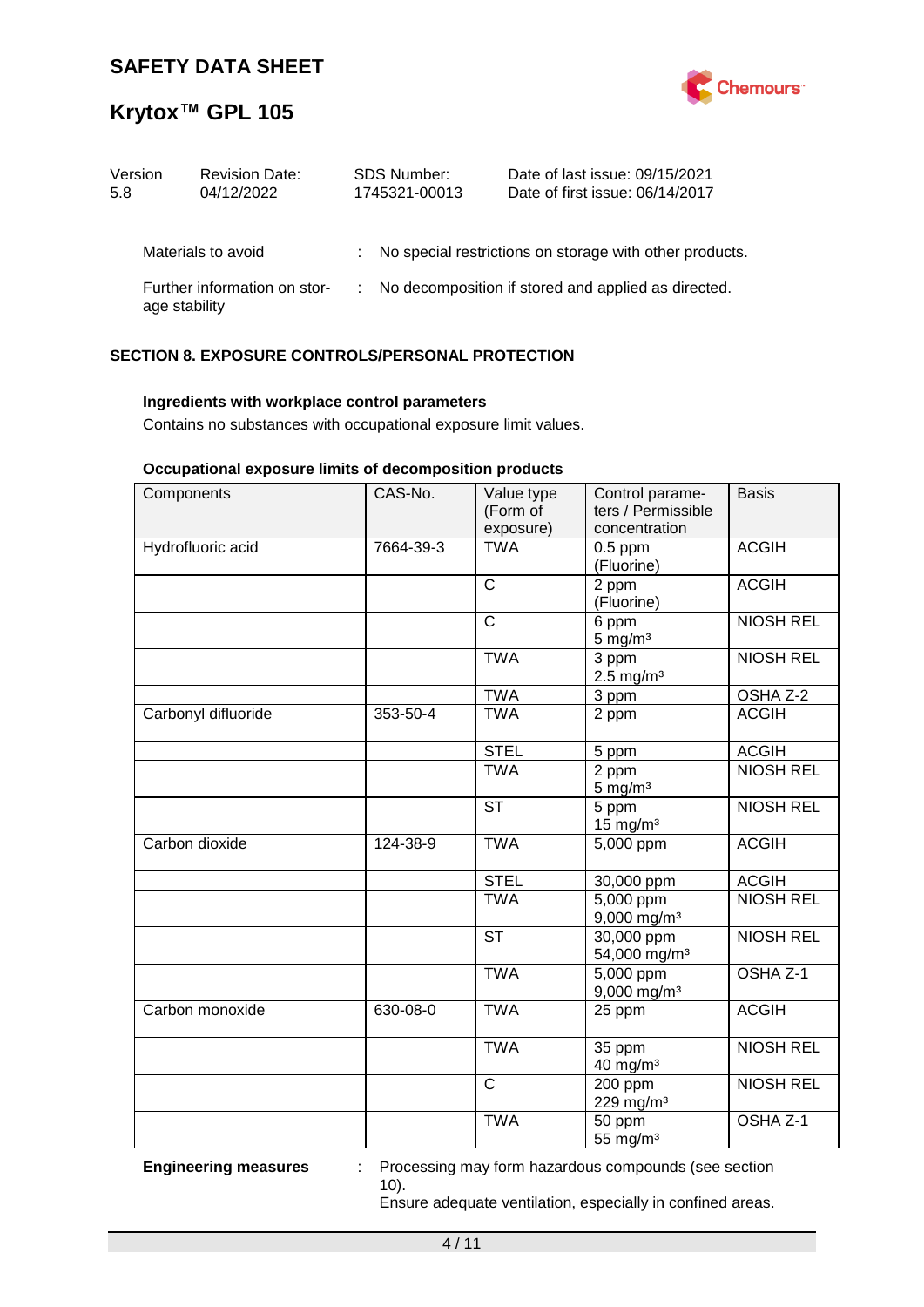

| Version<br>5.8 | <b>Revision Date:</b><br>04/12/2022 | <b>SDS Number:</b><br>1745321-00013 | Date of last issue: 09/15/2021<br>Date of first issue: 06/14/2017                                                                                                                                                                                                                                                                                                                                                                                                                                                                                                                                                                                                                         |
|----------------|-------------------------------------|-------------------------------------|-------------------------------------------------------------------------------------------------------------------------------------------------------------------------------------------------------------------------------------------------------------------------------------------------------------------------------------------------------------------------------------------------------------------------------------------------------------------------------------------------------------------------------------------------------------------------------------------------------------------------------------------------------------------------------------------|
|                |                                     |                                     | Minimize workplace exposure concentrations.                                                                                                                                                                                                                                                                                                                                                                                                                                                                                                                                                                                                                                               |
|                | Personal protective equipment       |                                     |                                                                                                                                                                                                                                                                                                                                                                                                                                                                                                                                                                                                                                                                                           |
|                | Respiratory protection              | protection.                         | General and local exhaust ventilation is recommended to<br>maintain vapor exposures below recommended limits. Where<br>concentrations are above recommended limits or are<br>unknown, appropriate respiratory protection should be worn.<br>Follow OSHA respirator regulations (29 CFR 1910.134) and<br>use NIOSH/MSHA approved respirators. Protection provided<br>by air purifying respirators against exposure to any hazar-<br>dous chemical is limited. Use a positive pressure air supplied<br>respirator if there is any potential for uncontrolled release,<br>exposure levels are unknown, or any other circumstance<br>where air purifying respirators may not provide adequate |
|                | Hand protection                     |                                     |                                                                                                                                                                                                                                                                                                                                                                                                                                                                                                                                                                                                                                                                                           |
|                | Remarks                             |                                     | Wash hands before breaks and at the end of workday.                                                                                                                                                                                                                                                                                                                                                                                                                                                                                                                                                                                                                                       |
|                | Eye protection                      | Safety glasses                      | Wear the following personal protective equipment:                                                                                                                                                                                                                                                                                                                                                                                                                                                                                                                                                                                                                                         |
|                | Skin and body protection            |                                     | Skin should be washed after contact.                                                                                                                                                                                                                                                                                                                                                                                                                                                                                                                                                                                                                                                      |
|                | Hygiene measures                    | king place.                         | If exposure to chemical is likely during typical use, provide<br>eye flushing systems and safety showers close to the wor-<br>When using do not eat, drink or smoke.<br>Wash contaminated clothing before re-use.                                                                                                                                                                                                                                                                                                                                                                                                                                                                         |

## **SECTION 9. PHYSICAL AND CHEMICAL PROPERTIES**

| Appearance                                                     | ÷    | viscous liquid                    |
|----------------------------------------------------------------|------|-----------------------------------|
| Color                                                          | t.   | colorless                         |
| Odor                                                           | ÷.   | odorless                          |
| Odor Threshold                                                 | t in | No data available                 |
| pH                                                             |      | : 7                               |
| Melting point/freezing point                                   |      | : > -67 °F / > -55 °C             |
| Initial boiling point and boiling : No data available<br>range |      |                                   |
| Flash point                                                    | ÷.   | Method: Pensky-Martens closed cup |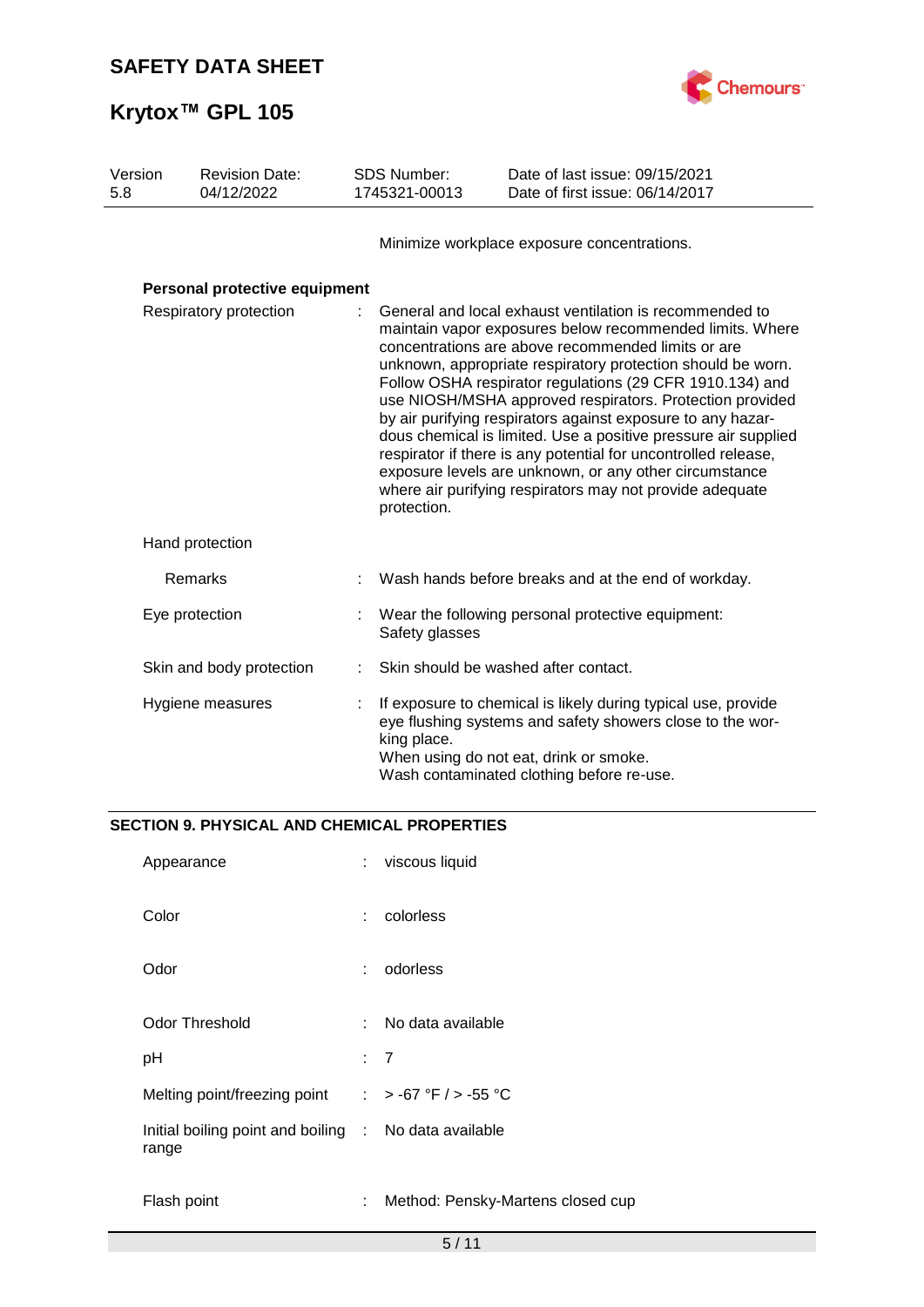# **Krytox™ GPL 105**



| 5.8 | Version         | <b>Revision Date:</b><br>04/12/2022                 |    | <b>SDS Number:</b><br>1745321-00013 | Date of last issue: 09/15/2021<br>Date of first issue: 06/14/2017 |
|-----|-----------------|-----------------------------------------------------|----|-------------------------------------|-------------------------------------------------------------------|
|     |                 |                                                     |    | does not flash                      |                                                                   |
|     |                 | Evaporation rate                                    |    | No data available                   |                                                                   |
|     |                 | Flammability (solid, gas)                           | ÷. | Not applicable                      |                                                                   |
|     |                 | Flammability (liquids)                              |    | Will not burn                       |                                                                   |
|     |                 | Upper explosion limit / Upper<br>flammability limit | ÷. | No data available                   |                                                                   |
|     |                 | Lower explosion limit / Lower<br>flammability limit | ÷  | No data available                   |                                                                   |
|     |                 | Vapor pressure                                      |    | No data available                   |                                                                   |
|     |                 | Relative vapor density                              | ÷  | No data available                   |                                                                   |
|     |                 | Relative density                                    |    | 1.86 - 1.91 (75 °F / 24 °C)         |                                                                   |
|     | Solubility(ies) | Water solubility                                    |    | insoluble                           |                                                                   |
|     | octanol/water   | Partition coefficient: n-                           |    | No data available                   |                                                                   |
|     |                 | Autoignition temperature                            |    | No data available                   |                                                                   |
|     |                 | Decomposition temperature                           | ÷. | 662 °F / 350 °C                     |                                                                   |
|     | Viscosity       | Viscosity, kinematic                                |    | No data available                   |                                                                   |
|     |                 | <b>Explosive properties</b>                         | ÷  | Not explosive                       |                                                                   |
|     |                 | Oxidizing properties                                |    |                                     | The substance or mixture is not classified as oxidizing.          |
|     | Particle size   |                                                     |    | Not applicable                      |                                                                   |

## **SECTION 10. STABILITY AND REACTIVITY**

| Reactivity             | ÷. | Not classified as a reactivity hazard.                                                                        |
|------------------------|----|---------------------------------------------------------------------------------------------------------------|
| Chemical stability     | ÷. | Stable under normal conditions.                                                                               |
| tions                  |    | Possibility of hazardous reac- : Hazardous decomposition products will be formed at elevated<br>temperatures. |
| Conditions to avoid    | ÷. | None known.                                                                                                   |
| Incompatible materials |    | None.                                                                                                         |

## **Hazardous decomposition products**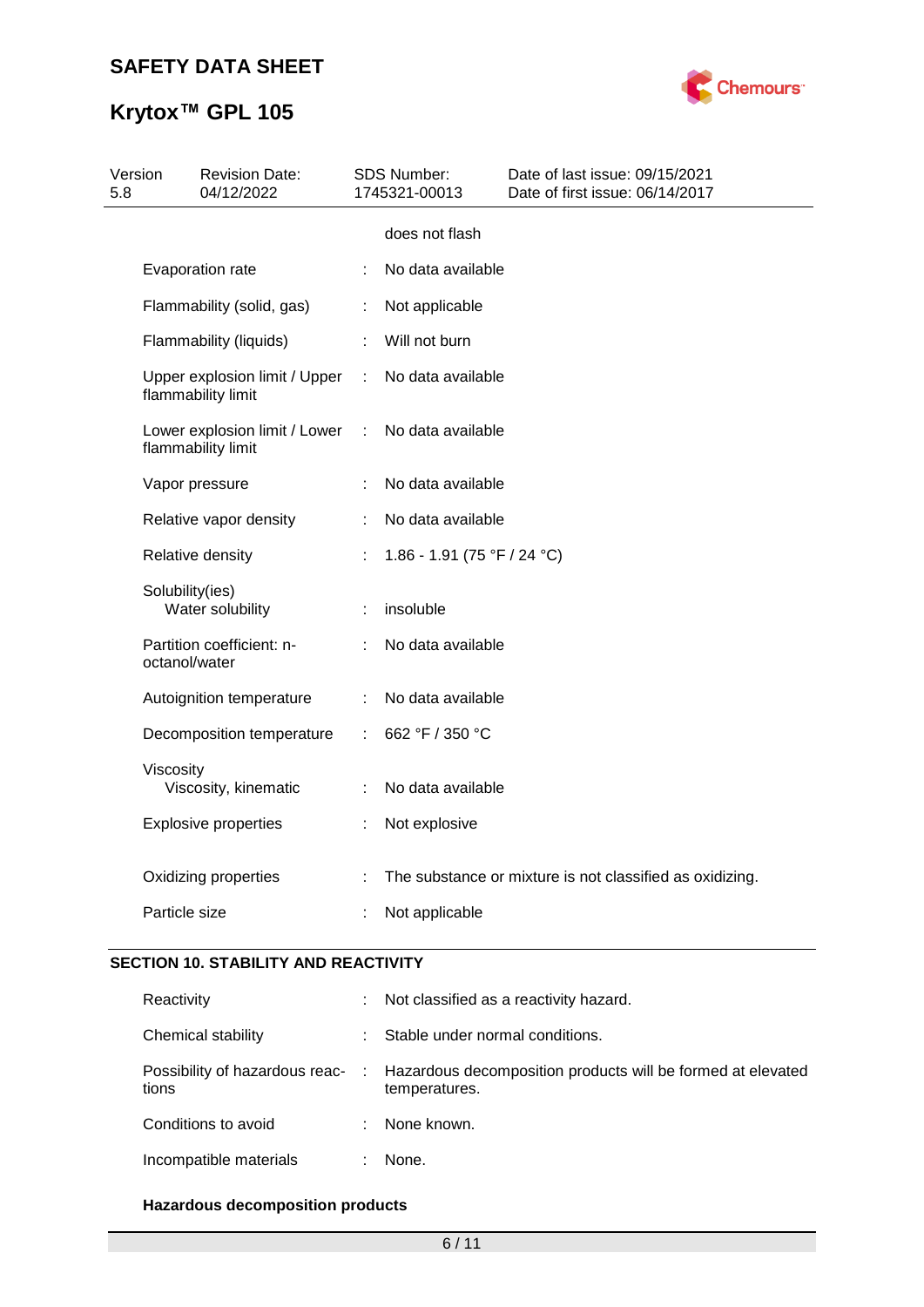



| Version | <b>Revision Date:</b> | <b>SDS Number:</b>                                                              | Date of last issue: 09/15/2021  |
|---------|-----------------------|---------------------------------------------------------------------------------|---------------------------------|
| 5.8     | 04/12/2022            | 1745321-00013                                                                   | Date of first issue: 06/14/2017 |
|         | Thermal decomposition | : Hydrofluoric acid<br>Carbonyl difluoride<br>Carbon dioxide<br>Carbon monoxide |                                 |

## **SECTION 11. TOXICOLOGICAL INFORMATION**

#### **Information on likely routes of exposure**

Inhalation Skin contact Ingestion Eye contact

#### **Acute toxicity**

Not classified based on available information.

## **Skin corrosion/irritation**

Not classified based on available information.

#### **Serious eye damage/eye irritation**

Not classified based on available information.

#### **Respiratory or skin sensitization**

#### **Skin sensitization**

Not classified based on available information.

#### **Respiratory sensitization**

Not classified based on available information.

#### **Germ cell mutagenicity**

Not classified based on available information.

#### **Carcinogenicity**

Not classified based on available information.

- **IARC** No ingredient of this product present at levels greater than or equal to 0.1% is identified as probable, possible or confirmed human carcinogen by IARC.
- **OSHA** No component of this product present at levels greater than or equal to 0.1% is on OSHA's list of regulated carcinogens.
- **NTP** No ingredient of this product present at levels greater than or equal to 0.1% is identified as a known or anticipated carcinogen by NTP.

#### **Reproductive toxicity**

Not classified based on available information.

#### **STOT-single exposure**

Not classified based on available information.

#### **STOT-repeated exposure**

Not classified based on available information.

#### **Aspiration toxicity**

Not classified based on available information.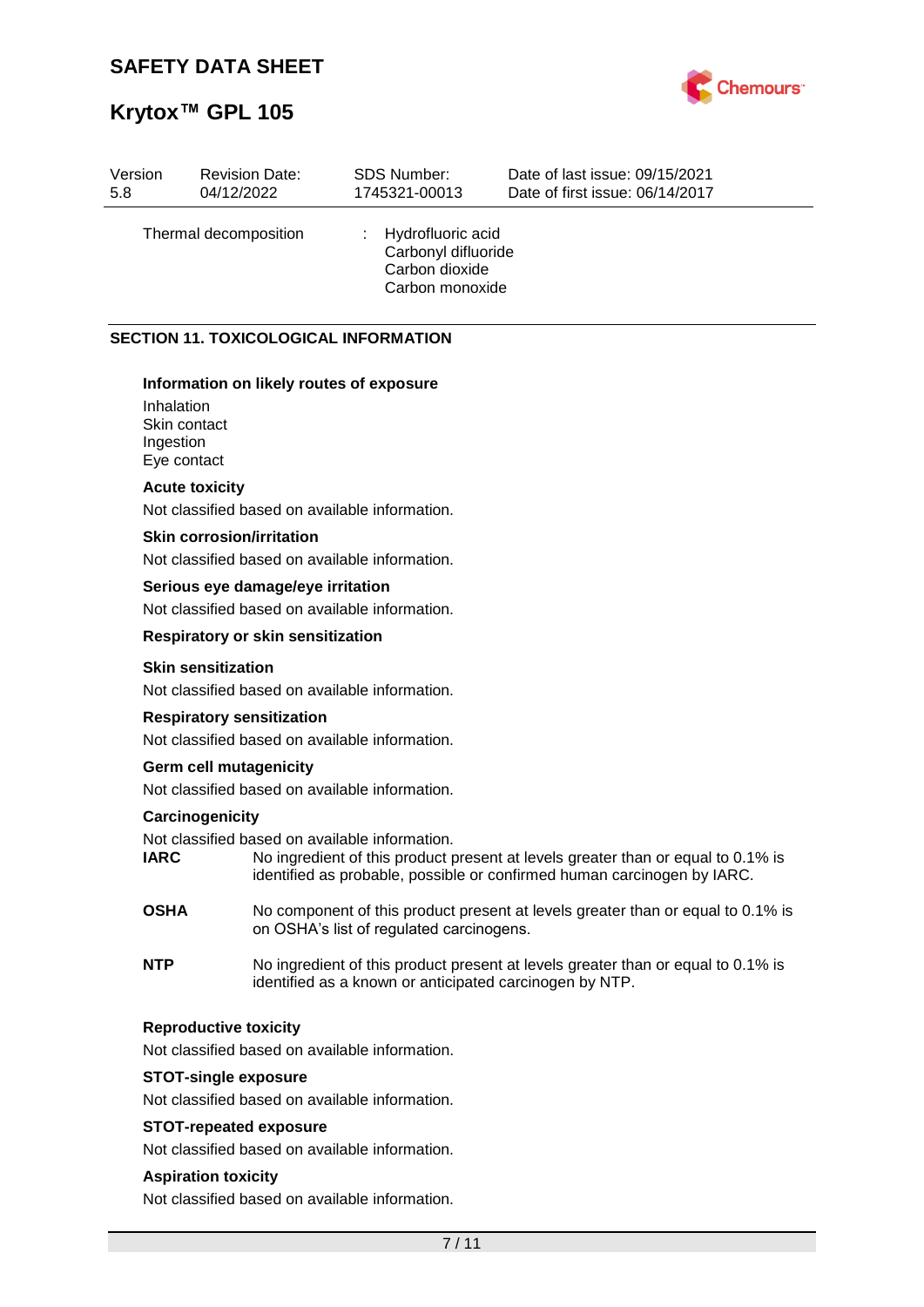

## **Krytox™ GPL 105**

| Version<br>5.8 | <b>Revision Date:</b><br>04/12/2022                   | <b>SDS Number:</b><br>1745321-00013 | Date of last issue: 09/15/2021<br>Date of first issue: 06/14/2017 |
|----------------|-------------------------------------------------------|-------------------------------------|-------------------------------------------------------------------|
|                | <b>SECTION 12. ECOLOGICAL INFORMATION</b>             |                                     |                                                                   |
|                | <b>Ecotoxicity</b><br>No data available               |                                     |                                                                   |
|                | <b>Persistence and degradability</b>                  |                                     |                                                                   |
|                | No data available                                     |                                     |                                                                   |
|                | <b>Bioaccumulative potential</b><br>No data available |                                     |                                                                   |
|                | <b>Mobility in soil</b><br>No data available          |                                     |                                                                   |
|                | Other adverse effects                                 |                                     |                                                                   |
|                | No data available                                     |                                     |                                                                   |
|                | <b>SECTION 13. DISPOSAL CONSIDERATIONS</b>            |                                     |                                                                   |
|                | Disposal methods                                      |                                     |                                                                   |

| PROPOSAL INCHIVAS      |  |                                                                                                                                                                |
|------------------------|--|----------------------------------------------------------------------------------------------------------------------------------------------------------------|
| Waste from residues    |  | Dispose of in accordance with local regulations.                                                                                                               |
| Contaminated packaging |  | Empty containers should be taken to an approved waste<br>handling site for recycling or disposal.<br>If not otherwise specified: Dispose of as unused product. |

### **SECTION 14. TRANSPORT INFORMATION**

#### **International Regulations**

#### **UNRTDG**

Not regulated as a dangerous good

## **IATA-DGR**

Not regulated as a dangerous good

#### **IMDG-Code**

Not regulated as a dangerous good

### **Transport in bulk according to Annex II of MARPOL 73/78 and the IBC Code**

Not applicable for product as supplied.

#### **Domestic regulation**

**49 CFR** Not regulated as a dangerous good

# **Special precautions for user**

Not applicable

## **SECTION 15. REGULATORY INFORMATION**

#### **CERCLA Reportable Quantity**

This material does not contain any components with a CERCLA RQ.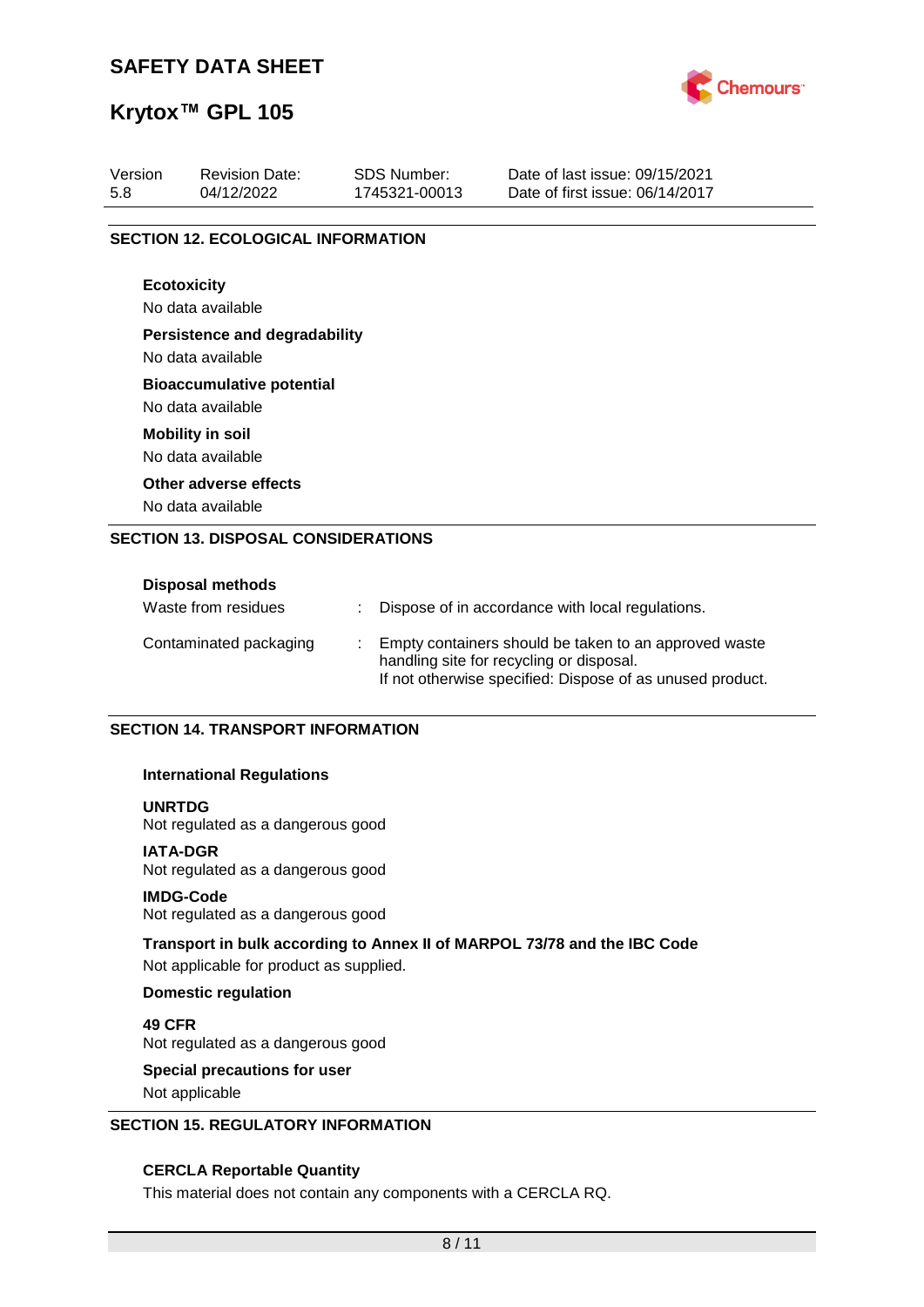

| Version<br>5.8 | <b>Revision Date:</b><br>04/12/2022                                | SDS Number:<br>1745321-00013 | Date of last issue: 09/15/2021<br>Date of first issue: 06/14/2017                                                                                                                         |
|----------------|--------------------------------------------------------------------|------------------------------|-------------------------------------------------------------------------------------------------------------------------------------------------------------------------------------------|
|                | <b>SARA 304 Extremely Hazardous Substances Reportable Quantity</b> |                              |                                                                                                                                                                                           |
|                |                                                                    |                              | This material does not contain any components with a section 304 EHS RQ.                                                                                                                  |
|                |                                                                    |                              | <b>SARA 302 Extremely Hazardous Substances Threshold Planning Quantity</b>                                                                                                                |
|                |                                                                    |                              | This material does not contain any components with a section 302 EHS TPQ.                                                                                                                 |
|                | SARA 311/312 Hazards                                               | : No SARA Hazards            |                                                                                                                                                                                           |
|                | <b>SARA 313</b>                                                    |                              | : This material does not contain any chemical components with<br>known CAS numbers that exceed the threshold (De Minimis)<br>reporting levels established by SARA Title III, Section 313. |
|                | <b>US State Regulations</b>                                        |                              |                                                                                                                                                                                           |
|                | Pennsylvania Right To Know<br><b>PFPE</b> fluid                    |                              | Trade secret                                                                                                                                                                              |
|                |                                                                    |                              |                                                                                                                                                                                           |

### **California Prop. 65**

WARNING: This product can expose you to chemicals including Pentadecafluorooctanoic acid, which is/are known to the State of California to cause birth defects or other reproductive harm. For more information go to www.P65Warnings.ca.gov. Note to User: This product is not made with PFOA nor is PFOA intentionally present in the product; however, it is possible that PFOA may be present as an impurity at background (environmental) levels.

### **SECTION 16. OTHER INFORMATION**









HMIS® ratings are based on a 0-4 rating scale, with 0 representing minimal hazards or risks, and 4 representing significant hazards or risks. The "\*" represents a chronic hazard, while the "/" represents the absence of a chronic hazard.

Krytox™ and any associated logos are trademarks or copyrights of The Chemours Company FC, LLC.

Chemours™ and the Chemours Logo are trademarks of The Chemours Company. Before use read Chemours safety information.

For further information contact the local Chemours office or nominated distributors.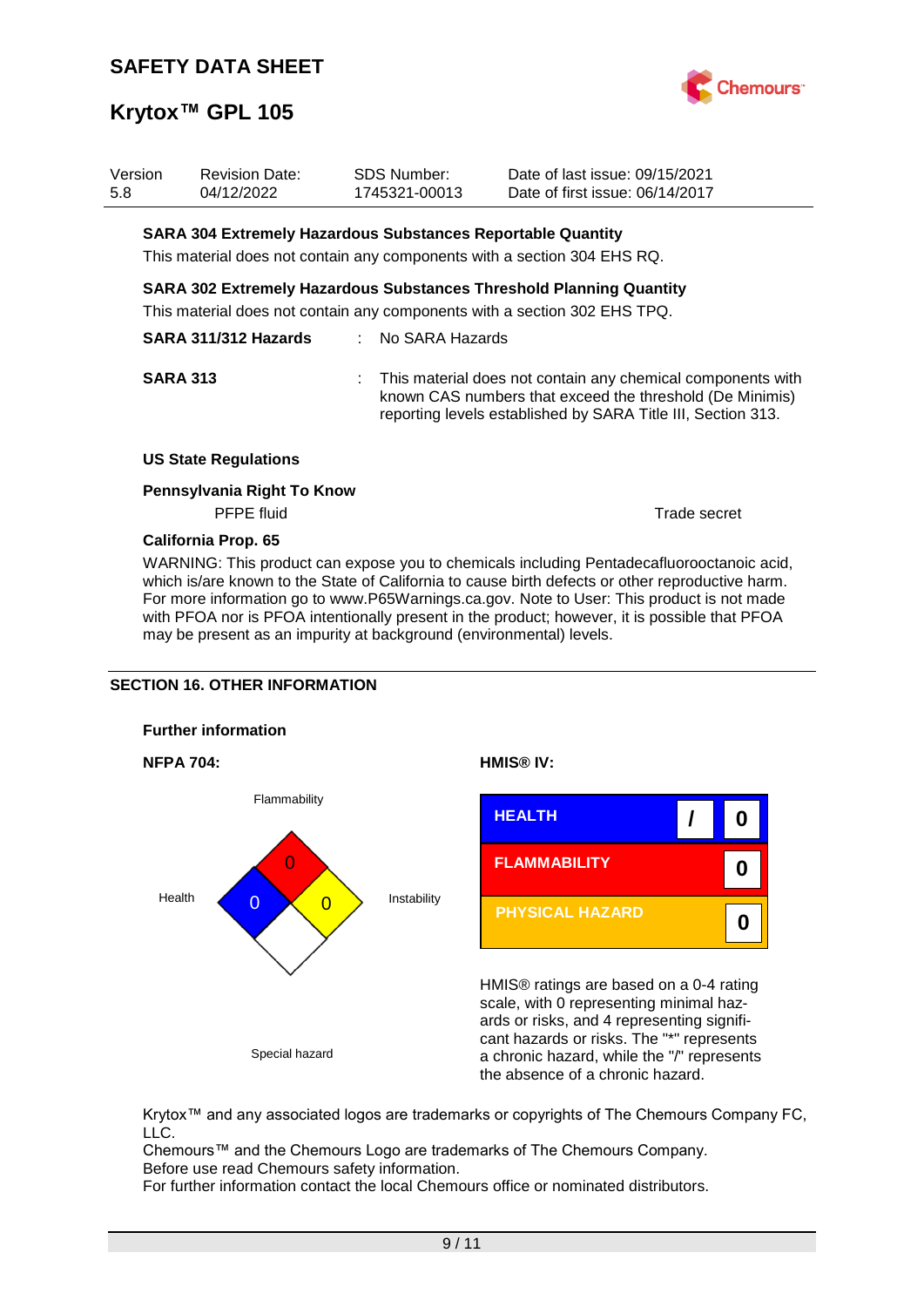

| Version<br>5.8  | <b>Revision Date:</b><br>04/12/2022     | SDS Number:<br>1745321-00013 | Date of last issue: 09/15/2021<br>Date of first issue: 06/14/2017                            |  |  |  |  |
|-----------------|-----------------------------------------|------------------------------|----------------------------------------------------------------------------------------------|--|--|--|--|
|                 | <b>Full text of other abbreviations</b> |                              |                                                                                              |  |  |  |  |
|                 | <b>ACGIH</b>                            |                              | : USA. ACGIH Threshold Limit Values (TLV)                                                    |  |  |  |  |
|                 | NIOSH REL                               |                              | USA. NIOSH Recommended Exposure Limits                                                       |  |  |  |  |
| OSHA Z-1        |                                         |                              | USA. Occupational Exposure Limits (OSHA) - Table Z-1 Lim-<br>its for Air Contaminants        |  |  |  |  |
|                 | OSHA Z-2                                |                              | USA. Occupational Exposure Limits (OSHA) - Table Z-2                                         |  |  |  |  |
|                 | ACGIH / TWA                             |                              | 8-hour, time-weighted average                                                                |  |  |  |  |
|                 | ACGIH / STEL                            |                              | Short-term exposure limit                                                                    |  |  |  |  |
|                 | ACGIH / C                               |                              | Ceiling limit                                                                                |  |  |  |  |
| NIOSH REL / TWA |                                         |                              | Time-weighted average concentration for up to a 10-hour<br>workday during a 40-hour workweek |  |  |  |  |
| NIOSH REL / ST  |                                         |                              | : STEL - 15-minute TWA exposure that should not be exceeded<br>at any time during a workday  |  |  |  |  |
|                 | NIOSH REL / C                           |                              | Ceiling value not be exceeded at any time.                                                   |  |  |  |  |
|                 | OSHA Z-1 / TWA                          |                              | 8-hour time weighted average                                                                 |  |  |  |  |
|                 | OSHA Z-2 / TWA                          |                              | 8-hour time weighted average                                                                 |  |  |  |  |
|                 |                                         |                              |                                                                                              |  |  |  |  |

AIIC - Australian Inventory of Industrial Chemicals; ASTM - American Society for the Testing of Materials; bw - Body weight; CERCLA - Comprehensive Environmental Response, Compensation, and Liability Act; CMR - Carcinogen, Mutagen or Reproductive Toxicant; DIN - Standard of the German Institute for Standardisation; DOT - Department of Transportation; DSL - Domestic Substances List (Canada); ECx - Concentration associated with x% response; EHS - Extremely Hazardous Substance; ELx - Loading rate associated with x% response; EmS - Emergency Schedule; ENCS - Existing and New Chemical Substances (Japan); ErCx - Concentration associated with x% growth rate response; ERG - Emergency Response Guide; GHS - Globally Harmonized System; GLP - Good Laboratory Practice; HMIS - Hazardous Materials Identification System; IARC - International Agency for Research on Cancer; IATA - International Air Transport Association; IBC - International Code for the Construction and Equipment of Ships carrying Dangerous Chemicals in Bulk; IC50 - Half maximal inhibitory concentration; ICAO - International Civil Aviation Organization; IECSC - Inventory of Existing Chemical Substances in China; IMDG - International Maritime Dangerous Goods; IMO - International Maritime Organization; ISHL - Industrial Safety and Health Law (Japan); ISO - International Organisation for Standardization; KECI - Korea Existing Chemicals Inventory; LC50 - Lethal Concentration to 50 % of a test population; LD50 - Lethal Dose to 50% of a test population (Median Lethal Dose); MARPOL - International Convention for the Prevention of Pollution from Ships; MSHA - Mine Safety and Health Administration; n.o.s. - Not Otherwise Specified; NFPA - National Fire Protection Association; NO(A)EC - No Observed (Adverse) Effect Concentration; NO(A)EL - No Observed (Adverse) Effect Level; NOELR - No Observable Effect Loading Rate; NTP - National Toxicology Program; NZIoC - New Zealand Inventory of Chemicals; OECD - Organization for Economic Co-operation and Development; OPPTS - Office of Chemical Safety and Pollution Prevention; PBT - Persistent, Bioaccumulative and Toxic substance; PICCS - Philippines Inventory of Chemicals and Chemical Substances; (Q)SAR - (Quantitative) Structure Activity Relationship; RCRA - Resource Conservation and Recovery Act; REACH - Regulation (EC) No 1907/2006 of the European Parliament and of the Council concerning the Registration, Evaluation, Authorisation and Restriction of Chemicals; RQ - Reportable Quantity; SADT - Self-Accelerating Decomposition Temperature; SARA - Superfund Amendments and Reauthorization Act; SDS - Safety Data Sheet; TCSI - Taiwan Chemical Substance Inventory; TECI - Thailand Existing Chemicals Inventory; TSCA - Toxic Substances Control Act (United States); UN - United Nations; UNRTDG - United Nations Recommendations on the Transport of Dangerous Goods; vPvB - Very Persistent and Very Bioaccumulative

Sources of key data used to compile the Material Safety Data Sheet

: Internal technical data, data from raw material SDSs, OECD eChem Portal search results and European Chemicals Agency, http://echa.europa.eu/